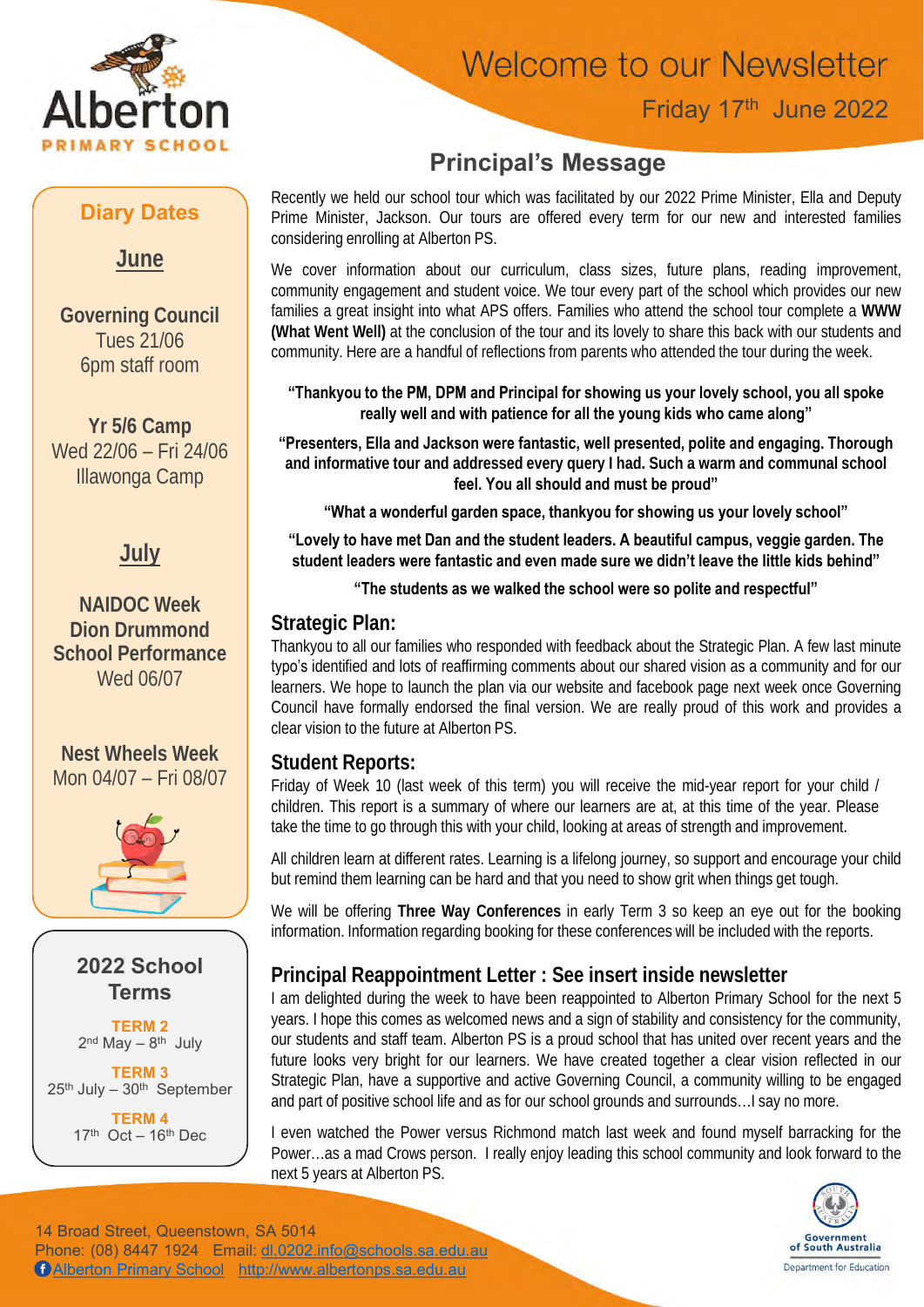

**National Reconciliation Week (NRW)** is a time for all Australians to learn about our shared histories, cultures, and achievements and to explore how each of us can contribute to achieving reconciliation in Australia. The theme for Reconciliation Week this year was

#### *'Be Brave, Make Change'*

#### Reconciliation in the West

On Thursday 2<sup>nd</sup> June Blue 11 attended **Reconciliation in the West** at Tauondi College in Port Adelaide. Students walked to Tauondi College from Alberton Primary and were greeted by community groups and organisations who had interactive stalls to interact and learn from.

Students participated in Cultural activities and used the opportunity to meet with stall holders and elders in the community. Students had the opportunity to learn how to weave during workshops and to participate in the Neon Zoo story tent.

It was a wonderful day and opportunity to participate in a local community event with other local schools in our partnership.







## **RECONCILIATION** Rock Swap

Students at Alberton Primary School participated in a whole school '**Reconciliation Rock Swap**' on Friday 10th June, this was an idea from the ATSI Nations Children's Parliament Ministry. Earlier in the term, students designed their own Reconciliation Rock during Art Lessons with Garth. Rock designs were based around what Reconciliation means to each individual child. Mentor texts were used in many classrooms to promote discussion and understanding about the themes of Reconciliation. Many children have shared their thinking through art using Aboriginal symbols to show their learning and share stories of Reconciliation.

Rocks were collected and sorted for sharing. Classes met in locations around the school for a shared picnic lunch in mixed grouping. During the picnic students participated in conversations using 'Yarning Cards' in small groups, these conversation cards supported children with sharing their ideas and using their voice while also listening to others. Students were supportive of their peers and some wonderful ideas about Reconciliation were shared. Year 5/6 learners shared a presentation to each group about their research about an influential Aboriginal Australian and how they have demonstrated how they were brave and made change in the community.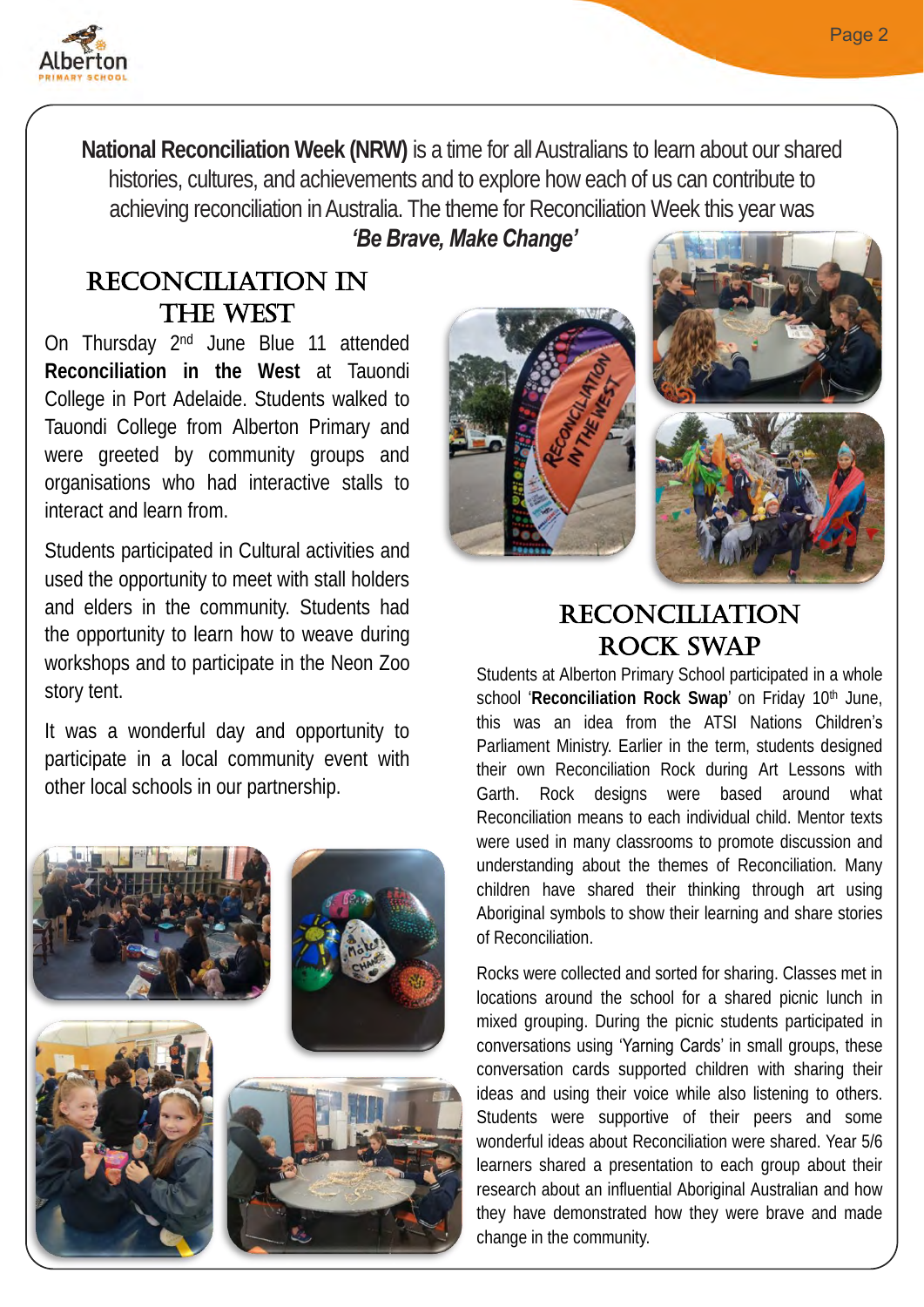

# Literacy in the Nest



Developing **strong** foundational literacy skills is an important part of Early Years education. In the Nest children have the opportunity to developing their literacy skills each day through whole class experiences, small group activities and self directed play.

In the Nest this year we have been focusing on reading and talking about stories, developing oral language skills, strengthening phonological awareness skills and learning phonics.

The students in Coral have been playing games to learn about rhyming words and identifying syllables in words. This week they are reading the story 'Handa's Surprise'. In Yellow and Ochre this week the children have met 'Hannah Hippo', are learning to read heart words (e.g. the, my) and are reading the story 'Thunderstorm Dancing'



#### **2023 Enrolments**

We are currently taking **registrations of interest for children to begin Preschool and Reception in the Nest in 2023**. Registration of interest (ROI) forms can be obtained from Lauren Black (Enrolment Officer) in the school front office. To ensure your child's application can be given full consideration please ensure ROI forms are **returned by the end of Term 2**, as the offer of placement process begins early in Term3.

Our current preschool children in the Nest, who will be reception children in 2023, will receive further information in Term 3 about the school enrolment process. A registration of interest form is not required for continuing students.

If you have any further questions regarding 2023 enrolments please do not hesitate to contact Lauren Black or Briony Murdoch (Director of Learning Improvement – Early Years).



If you are interested Call Lauren at the front office on 8447 1924 to find out more